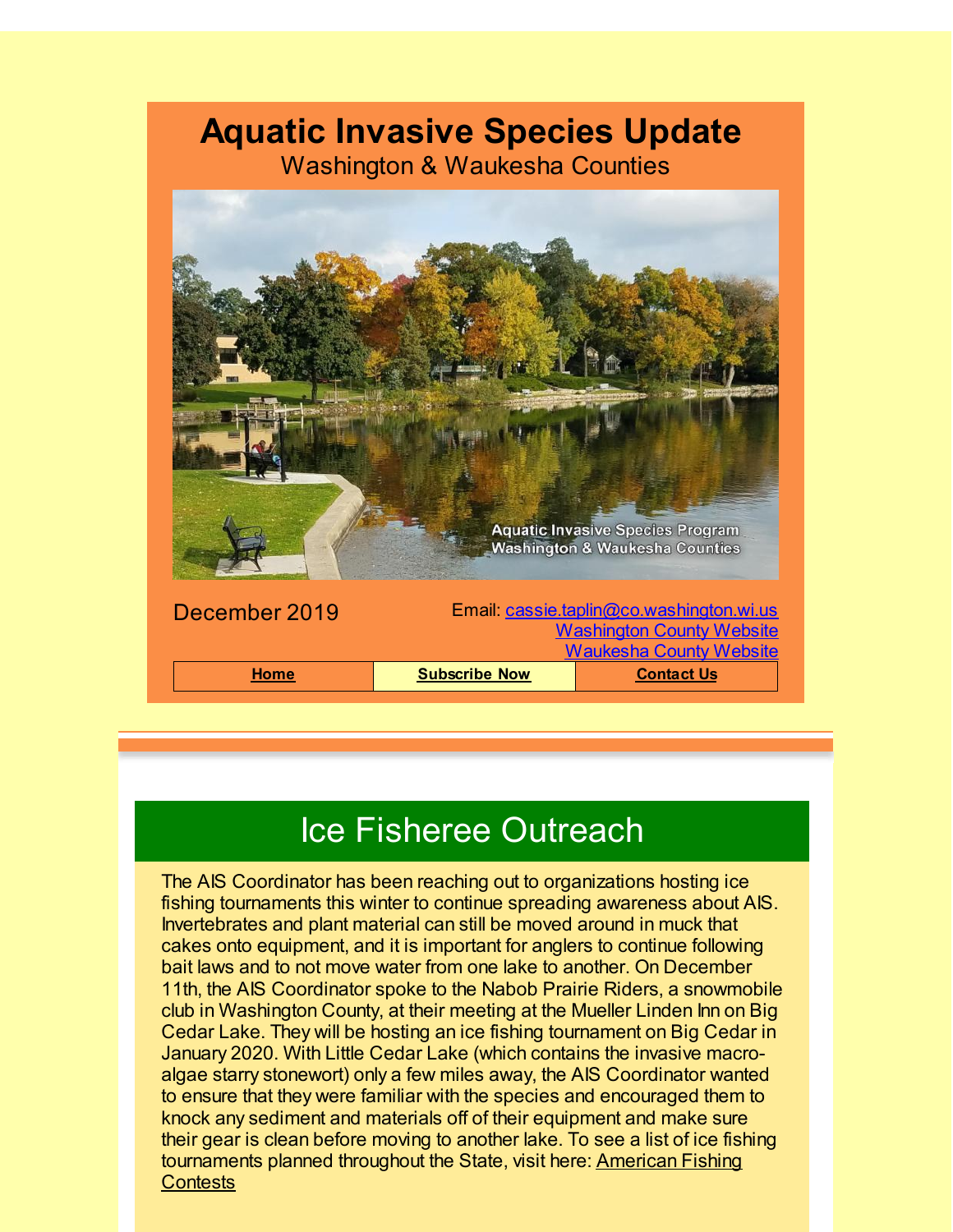**If you are a part of an ice fishing tournament, or know of any organizations hosting tournaments, and would like the AIS Coordinator to come and speak with them, contact her at** [cassie.taplin@co.washington.wi.us](mailto:cassie.taplin@co.washington.wi.us)

## Thank You

On December 10th, both Washington and Waukesha Counties submitted their applications for a DNR Aquatic Invasive Species Education, Planning, and Prevention grant to continue the AIS Program. We appreciate all of the support we get from the community, and we would like to give a special thank you to the following lake groups who wrote letters of support and/or contributed generous donations to the program!

#### **Washington County:**

- Big Cedar Lake Protection and Rehabilitation District
- Druid Lake Inland Protection and Rehabilitation District
- Green Lake Property Owner's Association
- Little Cedar Lake Protection and Rehabilitation District
- Pike Lake Protection and Rehabilitation District
- Washington County Sheriff's Department

#### **Waukesha County:**

- Ashippun Lake District
- Fox River Commission
- Golden Lake Association
- Lac Labelle Management District
- **Lower Nemahbin Lake Association**
- Silver Lake Management District

# Happy Holidays

**We all at Washington and Waukesha Counties hope everyone has a safe and fun holiday season!**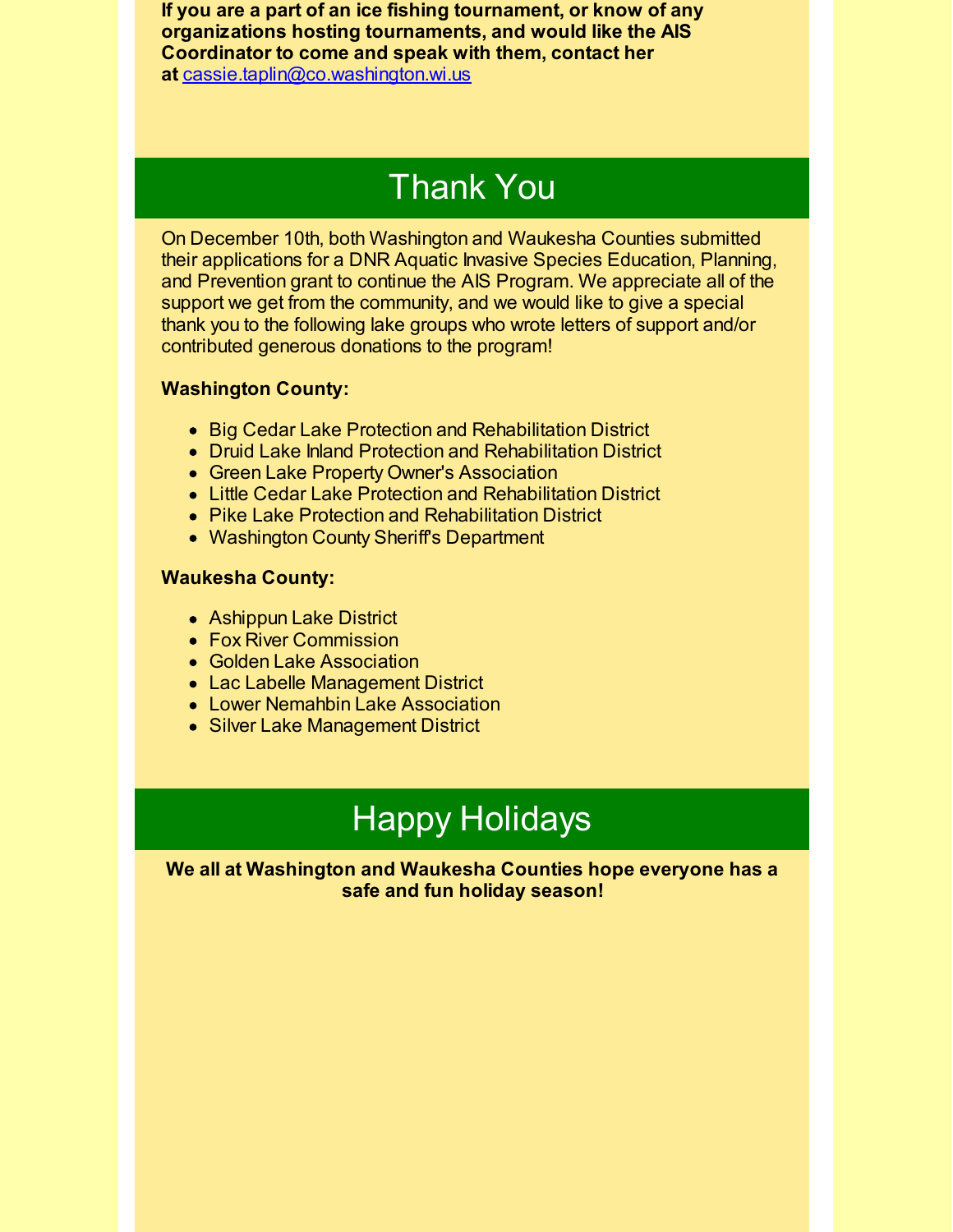

Photo credit Tim Campbell

### Lake of the Month - Grass Lake

Grass Lake is located within Waukesha County's 444-acre Nashotah Park. Grass Lake has a surface area of 30-acres, a max depth of 8 feet, and contains panfish, Northern pike, and large mouth bass. Waukesha County AIS staff conducted an early detection survey on Grass Lake this past summer, and no new AIS were detected. To learn more about this gorgeous park with extensive trails and beautiful scenery, click [here](https://www.waukeshacounty.gov/nashotah/?utm_source=Aquatic+Invasive+Species+December+2019&utm_campaign=AIS+January+2018+Update&utm_medium=email).

#### **AIS Present:** Eurasian watermilfoil